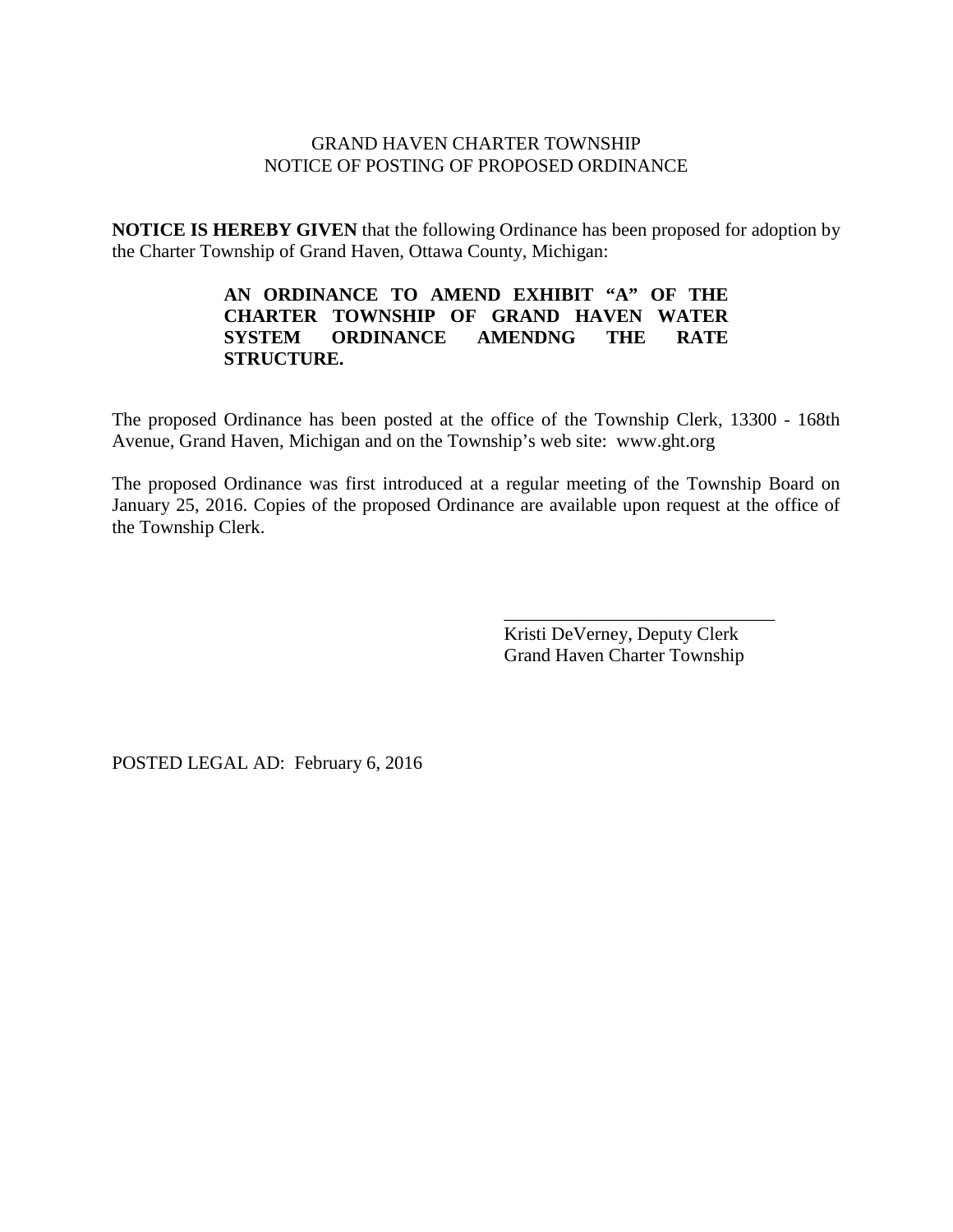#### **ORDINANCE NO. \*\*\***

## **WATER RATE 2016 – 2020 AMENDMENT ORDINANCE GRAND HAVEN CHARTER TOWNSHIP**

# AN ORDINANCE TO AMEND EXHIBIT "A" OF THE CHARTER TOWNSHIP OF GRAND HAVEN WATER SYSTEM ORDINANCE AMENDNG THE RATE STRUCTURE.

GRAND HAVEN CHARTER TOWNSHIP, COUNTY OF OTTAWA, AND STATE OF MICHIGAN, ORDAINS:

Section 1. Rate Structure. Exhibit A of the Water System Ordinance containing the schedule of rates and charges is re-stated in its entirety as follows.

### **EXHIBIT A SCHEDULE OF WATER RATES & CHARGES**

#### **Water Connection Charges**

- 1.  $\frac{3}{4}$  Meter = \$1,100 plus the 110% cost of the copper service piping, as determined by the most recent invoice from the supplier, from the corporation stop to the meter set. All copper piping must be purchased in either 60 or 100 foot increments. (*Owner or contractor may provide the copper service line to avoid the charge*.)
- 2. 1" Meter = \$1,150 plus the 110% cost of the copper service piping, as determined by the most recent invoice from the supplier, from the corporation stop to the meter set. All copper piping must be purchased in either 60 or 100 foot increments. (*Owner or contractor may provide the copper service line to avoid the charge*.)
- 3. Pretap with  $3/4$ " meter = \$700
- 4. Pretap with  $1''$  meter =  $$800$
- 5. Larger than 1" Service Line or 1" Meter = Deposit of \$2,000. The charge will be the actual cost of the meter, meter set, copper service line, contractor costs (if any), plus 10% for overhead.

**Water Trunkage Charge** – Premises constructed after December 31, 1998 (For premises constructed prior to December 31, 1998, there is no trunkage charge for a new connection)

| <b>Meter Size</b> | Amount    |
|-------------------|-----------|
| 1" or less        | 856<br>\$ |
| 1.5"              | \$3,425   |
| 2"                | \$6,085   |
| 3"                | \$13,695  |
| 4"                | \$24,350  |
| 6"                | \$54,785  |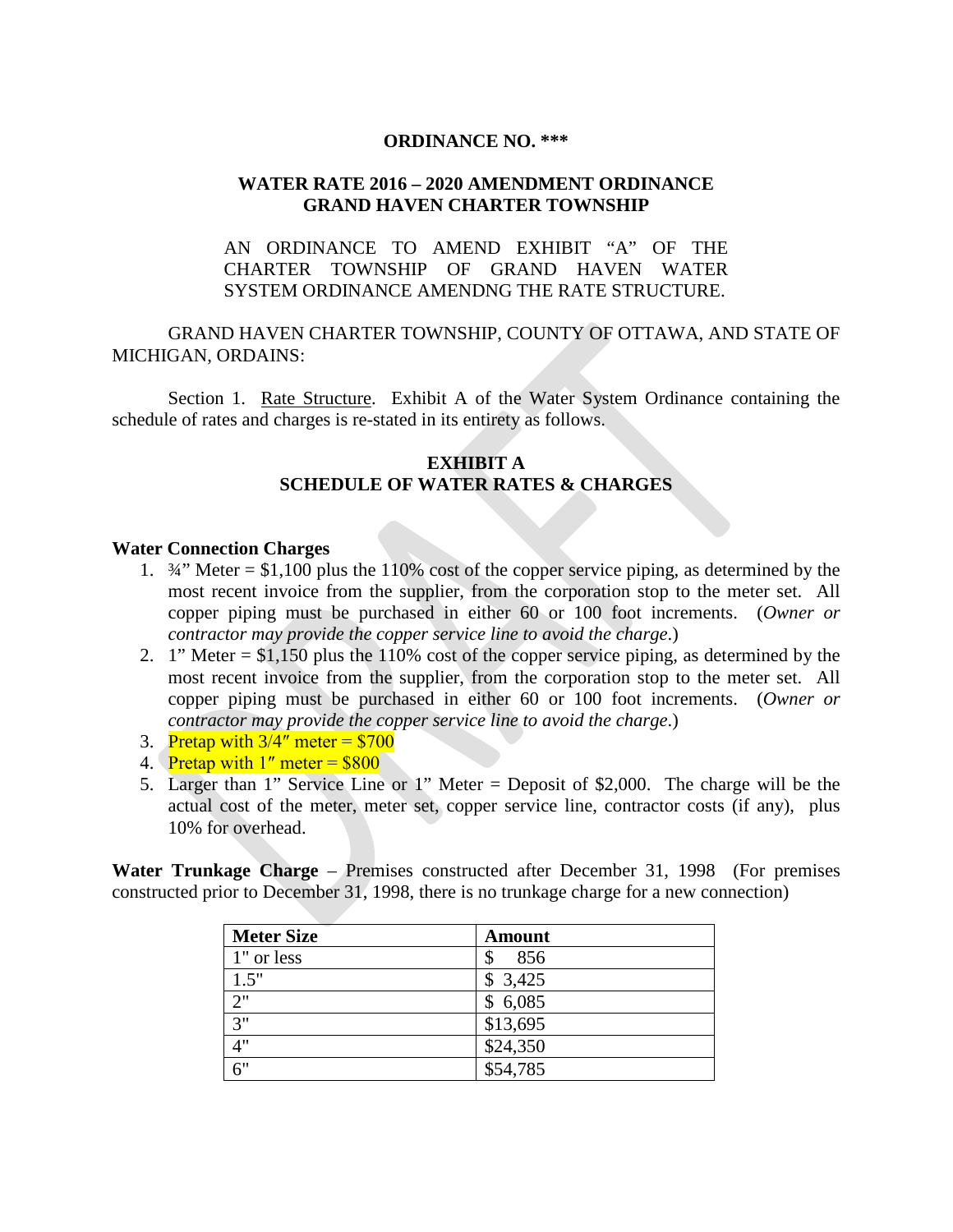### **Other Charges**

- 1. Meter upgrade is charged for actual labor costs, replacement meter, and any materials, plus 10% for overhead.
- 2. Hydrant rental requires a \$75 deposit. The fee will be \$20 for the rental of the meter plus the actual water usage.
- 3. Water turn on charge for delinquent accounts and cross connections are as follows:
	- a. \$30 during business hours
	- b. \$50 after business hours
- 4. Meter test charge is \$75
- 5. Late Fee Penalty for Water Utility bills is 10%

| $\frac{1}{2}$     |              |              |              |                |
|-------------------|--------------|--------------|--------------|----------------|
| <b>NOWS</b> Water | Monthly      | $\Omega$     | Q1           | Q <sub>2</sub> |
| \$2.43            | Jan. 1, 2016 | Jan. 1, 2016 | Feb. 1, 2016 | March 1, 2016  |
| \$2.50            | Jan. 1, 2017 | Jan. 1, 2017 | Feb. 1, 2017 | March 1, 2017  |
| \$2.57            | Jan. 1, 2018 | Jan. 1, 2018 | Feb. 1, 2018 | March 1, 2018  |
| \$2.64            | Jan. 1, 2019 | Jan. 1, 2019 | Feb. 1, 2019 | March 1, 2019  |
| $\sqrt{$2.71}$    | Jan. 1, 2020 | Jan. 1, 2020 | Feb. 1, 2020 | March 1, 2020  |

## **Commodity Charge** Per 1,000 gallons

| G. R. Water | Monthly      | $\mathsf{O}$ | Q1           | Q <sub>2</sub> |
|-------------|--------------|--------------|--------------|----------------|
| \$2.81      | Jan. 1, 2016 | Jan. 1, 2016 | Feb. 1, 2016 | March 1, 2016  |
| \$2.89      | Jan. 1, 2017 | Jan. 1, 2017 | Feb. 1, 2017 | March 1, 2017  |
| \$2.97      | Jan. 1, 2018 | Jan. 1, 2018 | Feb. 1, 2018 | March 1, 2018  |
| \$3.05      | Jan. 1, 2019 | Jan. 1, 2019 | Feb. 1, 2019 | March 1, 2019  |
| \$3.14      | Jan. 1, 2020 | Jan. 1, 2020 | Feb. 1, 2020 | March 1, 2020  |

# **Monthly Residential Customer Service Charge** for NOWS and Grand Rapids

| <b>Service Charge</b> | $\Omega$     | Q <sub>1</sub> | O <sub>2</sub> |
|-----------------------|--------------|----------------|----------------|
| \$12.66               | Jan. 1, 2016 | Feb. 1, 2016   | March 1, 2016  |
| \$13.03               | Jan. 1, 2017 | Feb. 1, 2017   | March 1, 2017  |
| \$13.42               | Jan. 1, 2018 | Feb. 1, 2018   | March 1, 2018  |
| \$13.82               | Jan. 1, 2019 | Feb. 1, 2019   | March 1, 2019  |
| \$14.23               | Jan. 1, 2020 | Feb. 1, 2020   | March 1, 2020  |

# **Monthly Commercial Customer Service Charge** for NOWS and Grand Rapids

| Meter Size             | Jan. 1, 2016 | Jan. 1, 2017 | Jan. 1, 2018 | Jan. 1, 2019 | Jan. 1, 2020 |
|------------------------|--------------|--------------|--------------|--------------|--------------|
| $3/4$ " Meter          | \$12.66      | \$13.03      | \$13.42      | \$13.82      | \$14.23      |
| 1" Meter               | \$20.01      | \$20.61      | \$21.22      | \$21.85      | \$22.50      |
| $1\frac{1}{2}$ " Meter | \$40.47      | \$41.68      | \$42.93      | \$44.21      | \$45.53      |
| 2" Meter               | \$66.74      | \$68.74      | \$70.80      | \$72.92      | \$75.10      |
| 3" Meter               | \$15.56      | \$163.31     | \$168.20     | \$173.24     | \$178.43     |
| 4" Meter               | \$360.80     | \$371.62     | \$382.76     | \$394.24     | \$406.06     |